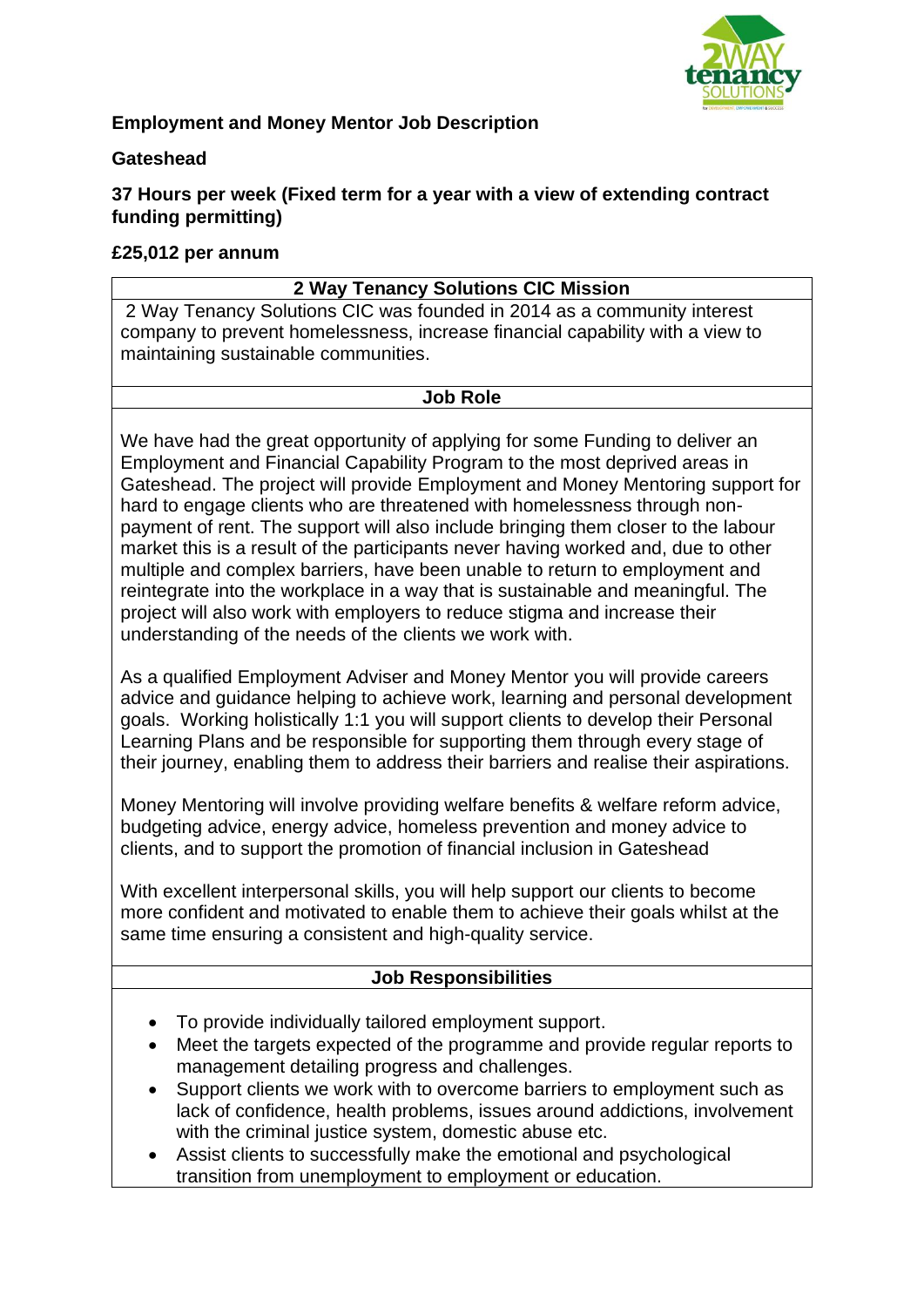

- Source beneficial training, volunteering opportunities and work placements to support clients to achieve their employment goals.
- Support clients to develop appropriate professional and personal relationships.
- Provide in work support for the people we work with and where appropriate, to their employer.
- Develop relationships with employers supporting them to understand the needs of the women we work with and to improve their perception and wiliness to offer employment.
- To ensure clients receive the advice and guidance they need to tackle issues including benefit problems, debt, budgeting skills and have information regarding in work benefits they may be entitled to. Assist customers in appealing any benefit sanctions that may have been imposed on them.
- To provide & deliver high quality, unbiased & impartial & well-informed careers advice & guidance to clients in 1:1 sessions and to inspire them to make better informed learning & career choices.
- Develop collaboratively Personal Learning Plans with clear goals and aspirations, identify barriers & measures to overcome/achieve these aspirations & regularly review progress
- To research information, advice & guidance resources & materials appropriate to individual needs & keep up to date on learning & work opportunities & trend, legislative changes affecting career choice.
- Support with CV development, job search, practice interviews and job matching
- Ensure all delivery evidence is complete and compliant in line with contract & quality standards & that all records are accurate & handled in accordance with appropriate confidentiality & GDPR legislation & guidance.
- Keeping clear & up to date data collection records (paper and electronic) as an integral part of on-going delivery, ensuring all data is accurately recorded on the management information system & provide relevant reports when required.
- To keep up to date with changes in legislation and update policies and procedures when required, as well as cascading this knowledge to internal staff and client groups
- To be resilient when facing setbacks, unforeseen events, obstacles and failures and have coping strategies to manage pressures and stress.
- To meet deadlines, work under pressure and respond positively to changing priorities
- To demonstrate a positive, diverse and inclusive attitude to both internal and external customers and colleagues
- Able to promote the service & maintain professional relationships with partners
- Ensure compliance with funding requirements
- Always present a professional image of 2 Way Tenancy Solutions CIC.